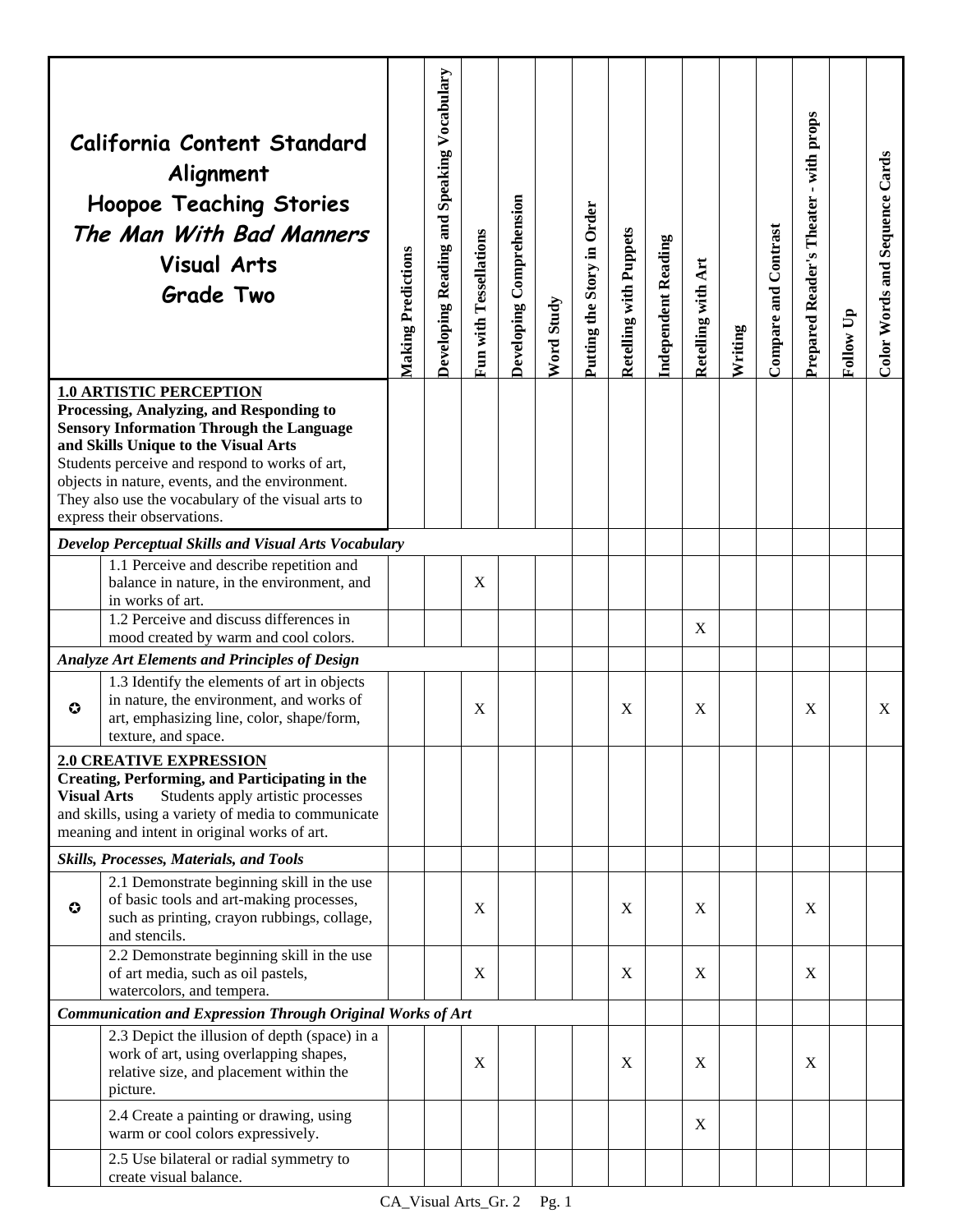|                                                                                                                                                                                                                                                                                           | California Content Standard<br>Alignment<br><b>Hoopoe Teaching Stories</b><br>The Man With Bad Manners<br><b>Visual Arts</b><br><b>Grade Two</b>          | <b>Making Predictions</b> | Developing Reading and Speaking Vocabulary | Fun with Tessellations | Developing Comprehension | Word Study | Putting the Story in Order | <b>Retelling with Puppets</b> | Independent Reading | Art<br>Retelling with | Writing | Compare and Contrast | - with props<br>Prepared Reader's Theater | Follow Up | Color Words and Sequence Cards |
|-------------------------------------------------------------------------------------------------------------------------------------------------------------------------------------------------------------------------------------------------------------------------------------------|-----------------------------------------------------------------------------------------------------------------------------------------------------------|---------------------------|--------------------------------------------|------------------------|--------------------------|------------|----------------------------|-------------------------------|---------------------|-----------------------|---------|----------------------|-------------------------------------------|-----------|--------------------------------|
|                                                                                                                                                                                                                                                                                           | 3.0 HISTORICAL AND CULTURAL                                                                                                                               |                           |                                            |                        |                          |            |                            |                               |                     |                       |         |                      |                                           |           |                                |
| <b>CONTEXT</b><br><b>Understanding the Historical Contributions and</b><br><b>Cultural Dimensions of the Visual Arts</b><br>Students analyze the role and development of the<br>visual arts in past and present cultures throughout<br>the world, noting human diversity as it relates to |                                                                                                                                                           |                           |                                            |                        |                          |            |                            |                               |                     |                       |         |                      |                                           |           |                                |
|                                                                                                                                                                                                                                                                                           | the visual arts and artists.<br>Role and Development of the Visual Arts                                                                                   |                           |                                            |                        |                          |            |                            |                               |                     |                       |         |                      |                                           |           |                                |
|                                                                                                                                                                                                                                                                                           | 3.1 Explain how artists use their work to<br>share experiences or communicate ideas.                                                                      |                           |                                            |                        |                          |            |                            | X                             |                     | X                     |         |                      | X                                         |           |                                |
| $\bf{O}$                                                                                                                                                                                                                                                                                  | 3.2 Recognize and use the vocabulary of<br>art to describe art objects from various<br>cultures and time periods.                                         |                           |                                            |                        |                          |            |                            |                               |                     | X                     |         |                      |                                           |           |                                |
|                                                                                                                                                                                                                                                                                           | Diversity of the Visual Arts                                                                                                                              |                           |                                            |                        |                          |            |                            |                               |                     |                       |         |                      |                                           |           |                                |
|                                                                                                                                                                                                                                                                                           | 3.3 Identify and discuss how art is used in<br>events and celebrations in various cultures,<br>past and present, including the use in their<br>own lives. |                           |                                            |                        |                          |            |                            |                               |                     |                       |         |                      |                                           |           |                                |
| <b>4.0 AESTHETIC VALUING</b><br><b>Responding to, Analyzing, and Making</b><br><b>Judgments About Works in the Visual Arts</b><br>Students analyze, assess, and derive meaning from                                                                                                       |                                                                                                                                                           |                           |                                            |                        |                          |            |                            |                               |                     |                       |         |                      |                                           |           |                                |
|                                                                                                                                                                                                                                                                                           | works of art, including their own, according to the<br>elements of art, the principles of design, and<br>aesthetic qualities.                             |                           |                                            |                        |                          |            |                            |                               |                     |                       |         |                      |                                           |           |                                |
|                                                                                                                                                                                                                                                                                           | <b>Derive Meaning</b>                                                                                                                                     |                           |                                            |                        |                          |            |                            |                               |                     |                       |         |                      |                                           |           |                                |
|                                                                                                                                                                                                                                                                                           | 4.1 Compare ideas expressed through their<br>own works of art with ideas expressed in<br>the work of others.                                              |                           |                                            | X                      |                          |            |                            | X                             |                     | X                     |         |                      | X                                         |           |                                |
|                                                                                                                                                                                                                                                                                           | 4.2 Compare different responses to the                                                                                                                    |                           |                                            | X                      |                          |            |                            | X                             |                     | X                     |         |                      | X                                         |           |                                |
| same work of art.<br><b>Make Informed Judgments</b>                                                                                                                                                                                                                                       |                                                                                                                                                           |                           |                                            |                        |                          |            |                            |                               |                     |                       |         |                      |                                           |           |                                |
| $\bullet$                                                                                                                                                                                                                                                                                 | 4.3 Use the vocabulary of art to talk about<br>what they wanted to do in their own works<br>of art and how they succeeded.                                |                           |                                            | $\mathbf X$            |                          |            |                            | X                             |                     | X                     |         |                      | X                                         |           | X                              |
|                                                                                                                                                                                                                                                                                           | 4.4 Use appropriate vocabulary of art to<br>describe the successful use of an element<br>of art in a work of art.                                         |                           |                                            | $\mathbf X$            |                          |            |                            | X                             |                     | X                     |         |                      | X                                         |           | X                              |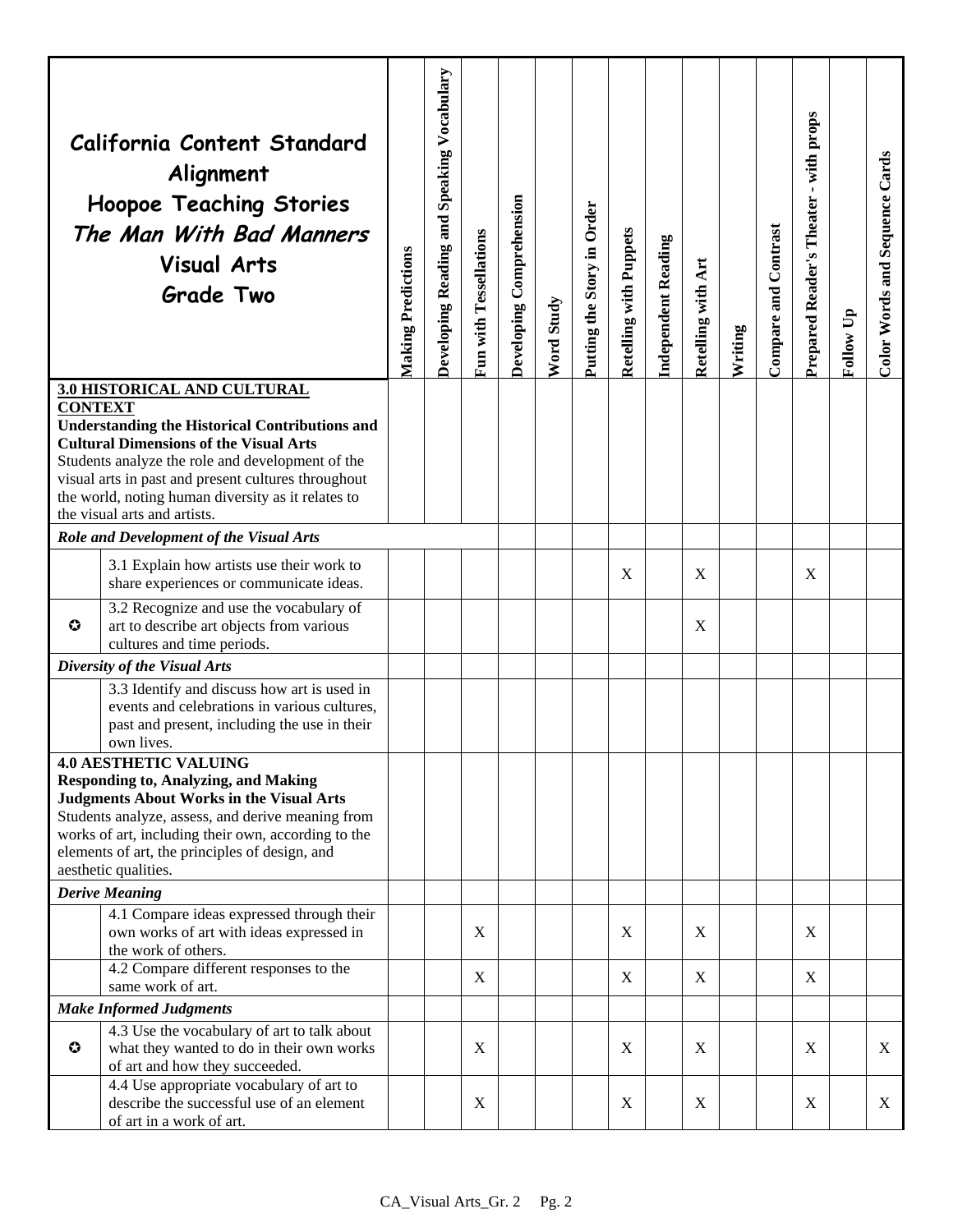|                                                                                                                                                                                                                                                                                                                                                                                                                                                                                                                                          | California Content Standard<br>Alignment<br><b>Hoopoe Teaching Stories</b><br>The Man With Bad Manners<br><b>Visual Arts</b><br><b>Grade Two</b>                                                     | <b>Making Predictions</b> | Developing Reading and Speaking Vocabulary | Fun with Tessellations | Developing Comprehension | Word Study | Putting the Story in Order | <b>Retelling with Puppets</b> | Independent Reading | Retelling with Art | Writing | Compare and Contrast | Prepared Reader's Theater - with props | Follow Up | Color Words and Sequence Cards |
|------------------------------------------------------------------------------------------------------------------------------------------------------------------------------------------------------------------------------------------------------------------------------------------------------------------------------------------------------------------------------------------------------------------------------------------------------------------------------------------------------------------------------------------|------------------------------------------------------------------------------------------------------------------------------------------------------------------------------------------------------|---------------------------|--------------------------------------------|------------------------|--------------------------|------------|----------------------------|-------------------------------|---------------------|--------------------|---------|----------------------|----------------------------------------|-----------|--------------------------------|
| 5.0 CONNECTIONS, RELATIONSHIPS,<br><b>APPLICATIONS</b><br><b>Connecting and Applying What Is Learned in</b><br>the Visual Arts to Other Art Forms and Subject<br><b>Areas and to Careers</b><br>Students apply what they learn in the visual arts<br>across subject areas. They develop competencies<br>and creative skills in problem solving,<br>communication, and management of time and<br>resources that contribute to lifelong learning and<br>career skills. They also learn about careers in and<br>related to the visual arts. |                                                                                                                                                                                                      |                           |                                            |                        |                          |            |                            |                               |                     |                    |         |                      |                                        |           |                                |
|                                                                                                                                                                                                                                                                                                                                                                                                                                                                                                                                          | <b>Connections and Applications</b>                                                                                                                                                                  |                           |                                            |                        |                          |            |                            |                               |                     |                    |         |                      |                                        |           |                                |
|                                                                                                                                                                                                                                                                                                                                                                                                                                                                                                                                          | 5.1 Use placement, overlapping, and size<br>differences to show opposites (e.g.,<br>up/down, in/ out, over/under,<br>together/apart, fast/slow, stop/go).<br>5.2 Select and use expressive colors to |                           |                                            |                        |                          |            |                            | X                             |                     | X                  |         |                      | X                                      |           |                                |
|                                                                                                                                                                                                                                                                                                                                                                                                                                                                                                                                          | create mood and show personality within a<br>portrait of a hero from long ago or the<br>recent past.                                                                                                 |                           |                                            |                        |                          |            |                            |                               |                     |                    |         |                      |                                        |           |                                |
|                                                                                                                                                                                                                                                                                                                                                                                                                                                                                                                                          | <b>Visual Literacy</b>                                                                                                                                                                               |                           |                                            |                        |                          |            |                            |                               |                     |                    |         |                      |                                        |           |                                |
|                                                                                                                                                                                                                                                                                                                                                                                                                                                                                                                                          | 5.3 Identify pictures and sort them into<br>categories according to expressive qualities<br>(e.g., theme and mood).                                                                                  |                           |                                            |                        |                          |            |                            |                               |                     |                    |         |                      |                                        |           |                                |
|                                                                                                                                                                                                                                                                                                                                                                                                                                                                                                                                          | <b>Careers and Career-Related Skills</b>                                                                                                                                                             |                           |                                            |                        |                          |            |                            |                               |                     |                    |         |                      |                                        |           |                                |
|                                                                                                                                                                                                                                                                                                                                                                                                                                                                                                                                          | 5.4 Discuss artists in the community who<br>create different kinds of art (e.g., prints,<br>ceramics, paintings, sculpture).                                                                         |                           |                                            |                        |                          |            |                            |                               |                     |                    |         |                      |                                        |           |                                |

= KEY STANDARD *California Content Standard Alignment for Theatre Arts, Gr. 2 follows.*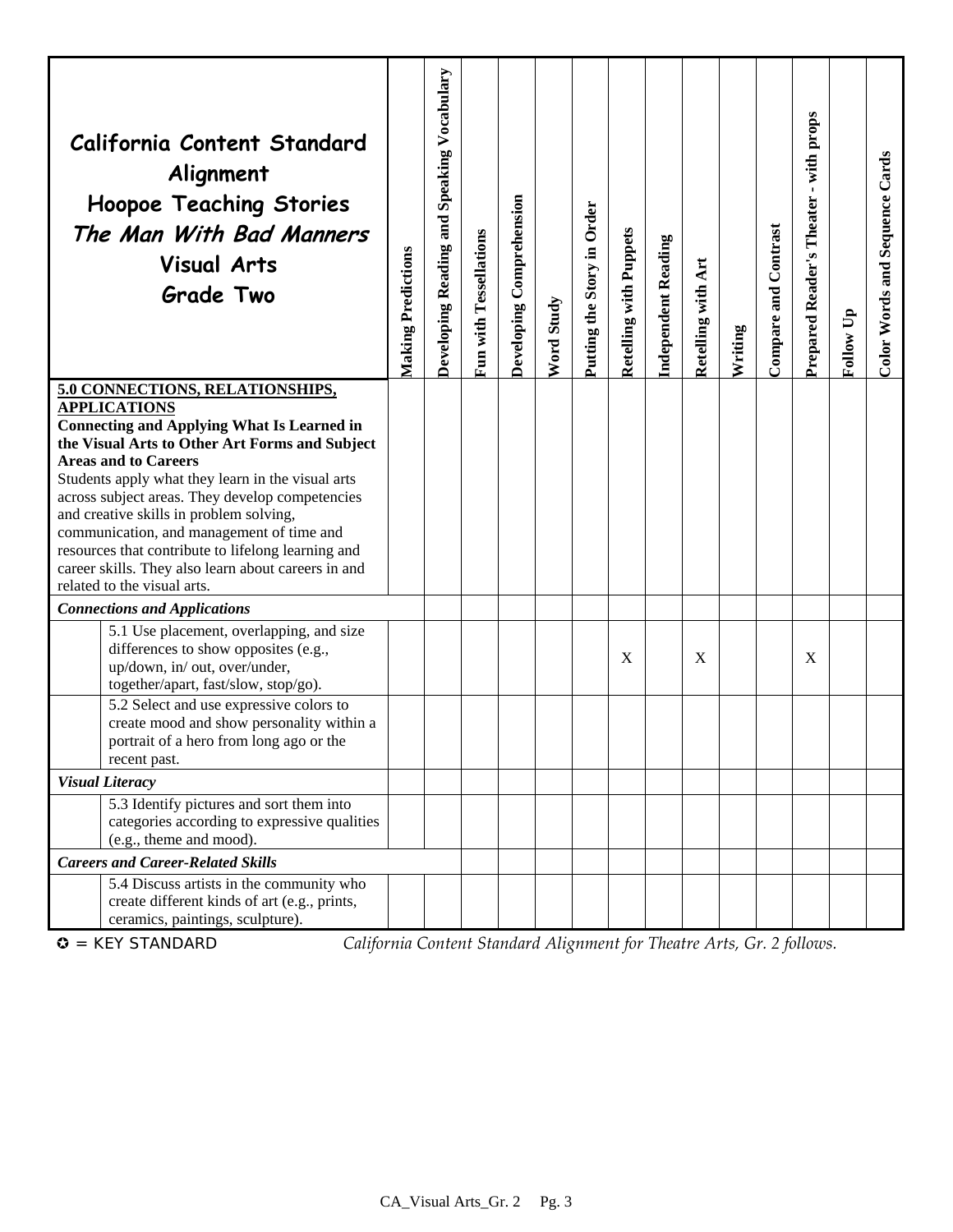| California Content Standard Alignment<br><b>Hoopoe Teaching Stories:</b><br>THE MAN WITH BAD MANNERS<br>Theatre Arts<br><b>Grade Two</b>                                                                                                                                                                                                                                                  | <b>Retelling with Puppets</b> | Theater<br><b>Prepared Readers'</b> |
|-------------------------------------------------------------------------------------------------------------------------------------------------------------------------------------------------------------------------------------------------------------------------------------------------------------------------------------------------------------------------------------------|-------------------------------|-------------------------------------|
| <b>1.0 ARTISTIC PERCEPTION</b><br>Processing, Analyzing, and Responding to Sensory Information Through the Language and Skills<br><b>Unique to Theatre</b><br>Students observe their environment and respond, using the elements of theatre. They also observe<br>formal and informal works of theatre, film/video, and electronic media and respond, using the<br>vocabulary of theatre. | X                             | X                                   |
| Development of the Vocabulary of Theatre                                                                                                                                                                                                                                                                                                                                                  |                               |                                     |
| 1.1 Use the vocabulary of theatre, such as plot (beginning, middle, and end), scene, sets, conflict, script, and<br>audience, to describe theatrical experiences.                                                                                                                                                                                                                         |                               | X                                   |
| <b>Comprehension and Analysis of the Elements of Theatre</b>                                                                                                                                                                                                                                                                                                                              |                               |                                     |
| 1.2 Use body and voice to improvise alternative endings to a story.                                                                                                                                                                                                                                                                                                                       |                               |                                     |
| <b>2.0 CREATIVE EXPRESSION</b><br><b>Creating, Performing, and Participating in Theatre</b><br>Students apply processes and skills in acting, directing, designing, and script writing to create formal<br>and informal theatre, film/videos, and electronic media productions and to perform in them.                                                                                    | X                             | X                                   |
| <b>Development of Theatrical Skills</b>                                                                                                                                                                                                                                                                                                                                                   |                               |                                     |
| 2.1 Perform in group improvisational theatrical games that develop cooperative skills and concentration.                                                                                                                                                                                                                                                                                  | X                             | X                                   |
| <b>Creation/Invention in Theatre</b>                                                                                                                                                                                                                                                                                                                                                      |                               |                                     |
| 2.2 Retell familiar stories, sequencing story points and identifying character, setting, and conflict.                                                                                                                                                                                                                                                                                    | X                             | X                                   |
| 2.3 Use improvisation to portray such concepts as friendship, hunger, or seasons.                                                                                                                                                                                                                                                                                                         | X                             |                                     |
| 2.4 Create costume pieces, props, or sets for a theatrical experience.                                                                                                                                                                                                                                                                                                                    | X                             | X                                   |
| 3.0 HISTORICAL AND CULTURAL CONTEXT<br>Students analyze the role and development of theatre, film/video, and electronic media in past and<br>present cultures throughout the world, noting diversity as it relates to theatre.                                                                                                                                                            | X                             | X                                   |
| Role and Cultural Significance of Theatre                                                                                                                                                                                                                                                                                                                                                 |                               |                                     |
| 3.1 Identify theatre and storytelling forms from different cultures.                                                                                                                                                                                                                                                                                                                      | X                             | X                                   |
| <b>History of Theater</b>                                                                                                                                                                                                                                                                                                                                                                 |                               |                                     |
| 3.2 Identify universal characters in stories and plays from different periods and places.                                                                                                                                                                                                                                                                                                 | X                             | X                                   |
| <b>4.0 AESTHETIC VALUING</b><br>Students critique and derive meaning from works of theatre, film/video, electronic media, and<br>theatrical artists on the basis of aesthetic qualities.                                                                                                                                                                                                  | X                             | X                                   |
| <b>Critical Assessment of Theatre</b>                                                                                                                                                                                                                                                                                                                                                     |                               |                                     |
| 4.1 Critique an actor's performance as to the use of voice, gesture, facial expression, and movement to create<br>character.                                                                                                                                                                                                                                                              |                               |                                     |
| 4.2 Respond to a live performance with appropriate audience behavior                                                                                                                                                                                                                                                                                                                      | X                             | X                                   |
| <b>Derivation of Meaning from Works of Theatre</b>                                                                                                                                                                                                                                                                                                                                        |                               |                                     |
| 4.3 Identify the message or moral of a work of theatre.                                                                                                                                                                                                                                                                                                                                   | X                             | X                                   |

T